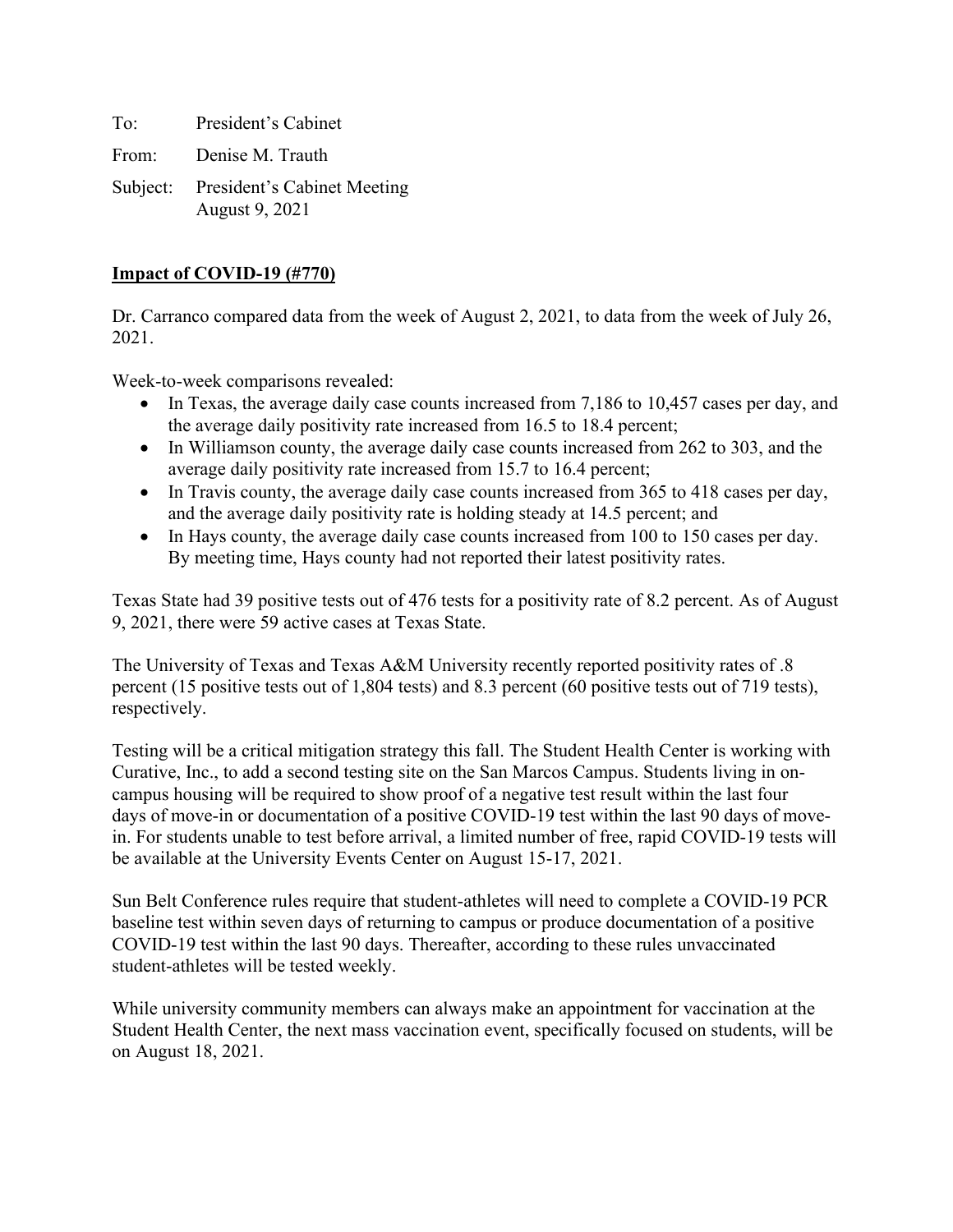Students directed to isolate or quarantine, must do so at their permanent residence (home). No on-campus housing will be available.

Guidelines for safe event planning were discussed. Dr. Hernandez will incorporate feedback received and post the guidelines to the Roadmap.

The COVID-19 communication plan was discussed, beginning with a series of messages during the week of August 9, 2021. President Trauth's message to the university community will be followed by constiduent-specific messages, such as Provost Bourgeois' message to faculty and a message to students living on campus from the Department of Housing and Residential Life. A Town Hall will be scheduled for the week of August 16, 2021. Dr. Carranco will share updates on COVID-19 transmission patterns, the Delta variant, health and safety measures for fall, and mass vaccinations. Provost Bourgeois will discuss topics related to course delivery, and Mr. Algoe will provide guidance for supervisors and staff support. Dr. Hernandez will also be available during a question and answer session, moderated by Vice President for University Advancement Dr. Barbara Breier.

Mr. Algoe reported that busses will run at 100 percent occupancy and require passengers to wear face coverings through September 9, 2021, per current Federal Transit Authority rules.

### **Board of Regents' Review (#500)**

Mr. Algoe, Provost Bourgeois, and invited guests Dr. Lynn Ledbetter, Faculty Senate Chair, Mr. Noel Fuller, Staff Council Chair (who did not attend), Mr. Andrew Gryce, Student Government President, and Mr. Jayme Blaschke reviewed the August 2021 agenda items.

## **Board of Regents News Release (#626)**

President Trauth and guest Mr. Jayme Blaschke reviewed possible topics for inclusion in the news release on the August 2021 Board of Regents meeting. A news release on the resolution honoring Vice President for Student Affairs Dr. Joanne Smith will be written and shared widely. Unrelated to the BOR meeting, Ms. Pantlik shared that news releases about the upcoming ground-breaking events for Live Oak Hall and the Infrastructure Research Laboratory are being prepared.

#### **Data Management**

This item was moved to a future meeting.

## **President's Update (#556)**

President Trauth discussed the upcoming Board of Regents meeting.

## **Significant Issues (#01)**